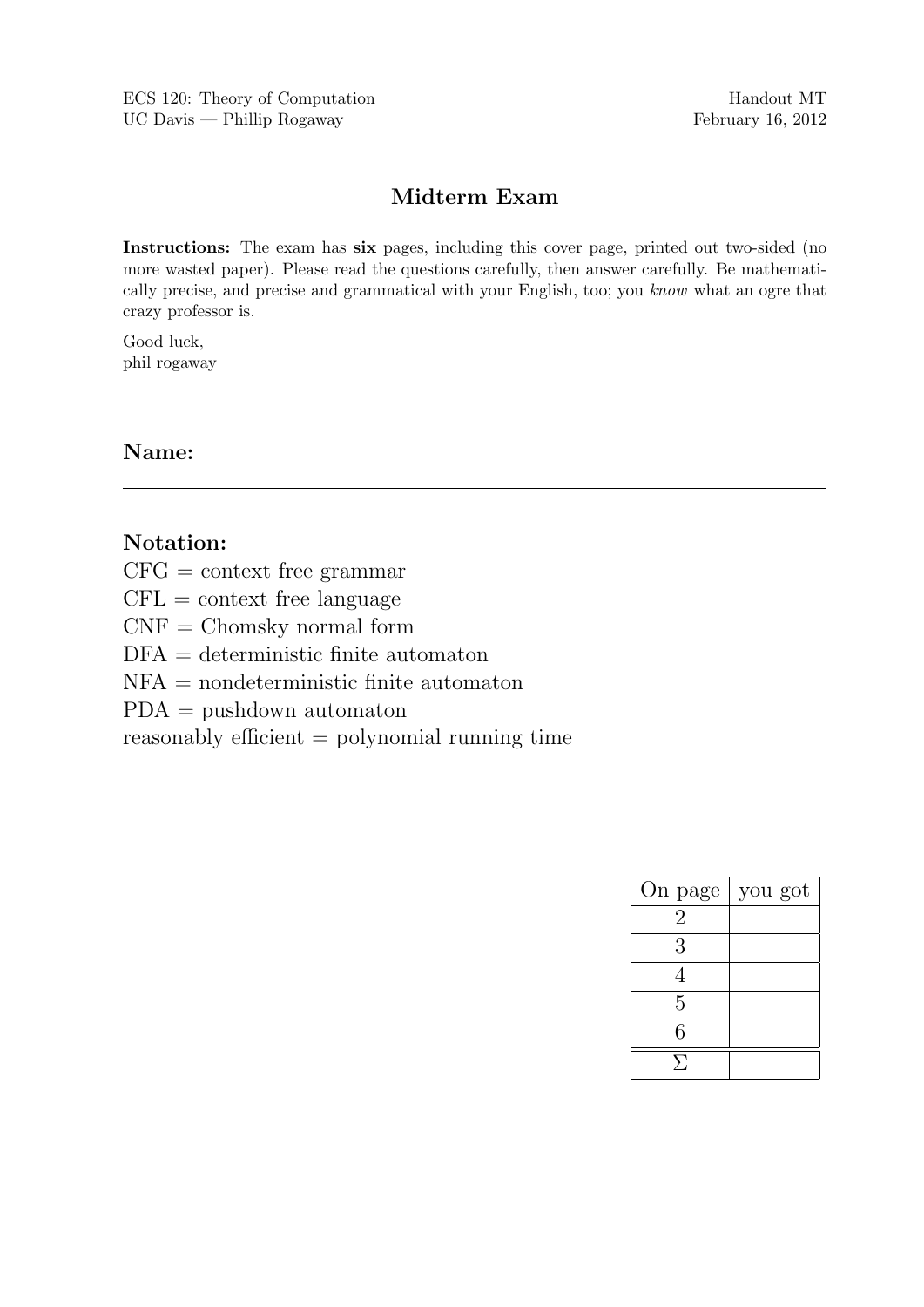## 1 True or False

Indicate if the following statements are true or false, by filling in (darkening) the correct box. Some of the questions will be familiar, but do be careful. Do not provide any justification. If in doubt, guess; missing answers will be treated as.

| 1. There is an efficient algorithm to decide if a multivariate polynomial over the integers has<br>an integer root.  | True        | False |
|----------------------------------------------------------------------------------------------------------------------|-------------|-------|
| 2. $L = \emptyset$ is a language.                                                                                    | True        | False |
| 3. All finite languages are regular.                                                                                 | True        | False |
| 4. An infinite language can have an infinite complement.                                                             | <b>True</b> | False |
| 5. All infinite languages have infinite complements.                                                                 | True        | False |
| 6. The union of infinitely many regular languages is regular.                                                        | True        | False |
| 7. If L is regular then so is $\{xx : x \in L\}$ .                                                                   | True        | False |
| 8. If L is regular then so is $\{xy : x, y \in L\}$ .                                                                | True        | False |
| 9. Let $A = \{1^{2^p} : p \text{ is prime}\}\.$ Then $A^*$ is regular.                                               | True        | False |
| 10. The pumping lemma is a useful tool to show that a language is regular.                                           | True        | False |
| 11. Language $L = \{w \in \{0,1\}^* : w \text{ has an equal number of } 01\text{'s and } 10\text{'s}\}\$ is regular. | True        | False |
| 12. For every number <i>n</i> , the language $L_n = \{0^n1^n\}$ is regular.                                          | True        | False |
| 13. If there's a 10-state DFA that accepts L then there's a 20-state DFA that accepts L.                             | True        | False |
| 14. Given a DFA M, there is a reasonably efficient. procedure to find a <i>smallest</i> DFA for<br>L(M).             | <b>True</b> | False |
| 15. Given an NFA M, we know a reasonably efficient procedure to find a <i>smallest</i> NFA for<br>L(M).              | True        | False |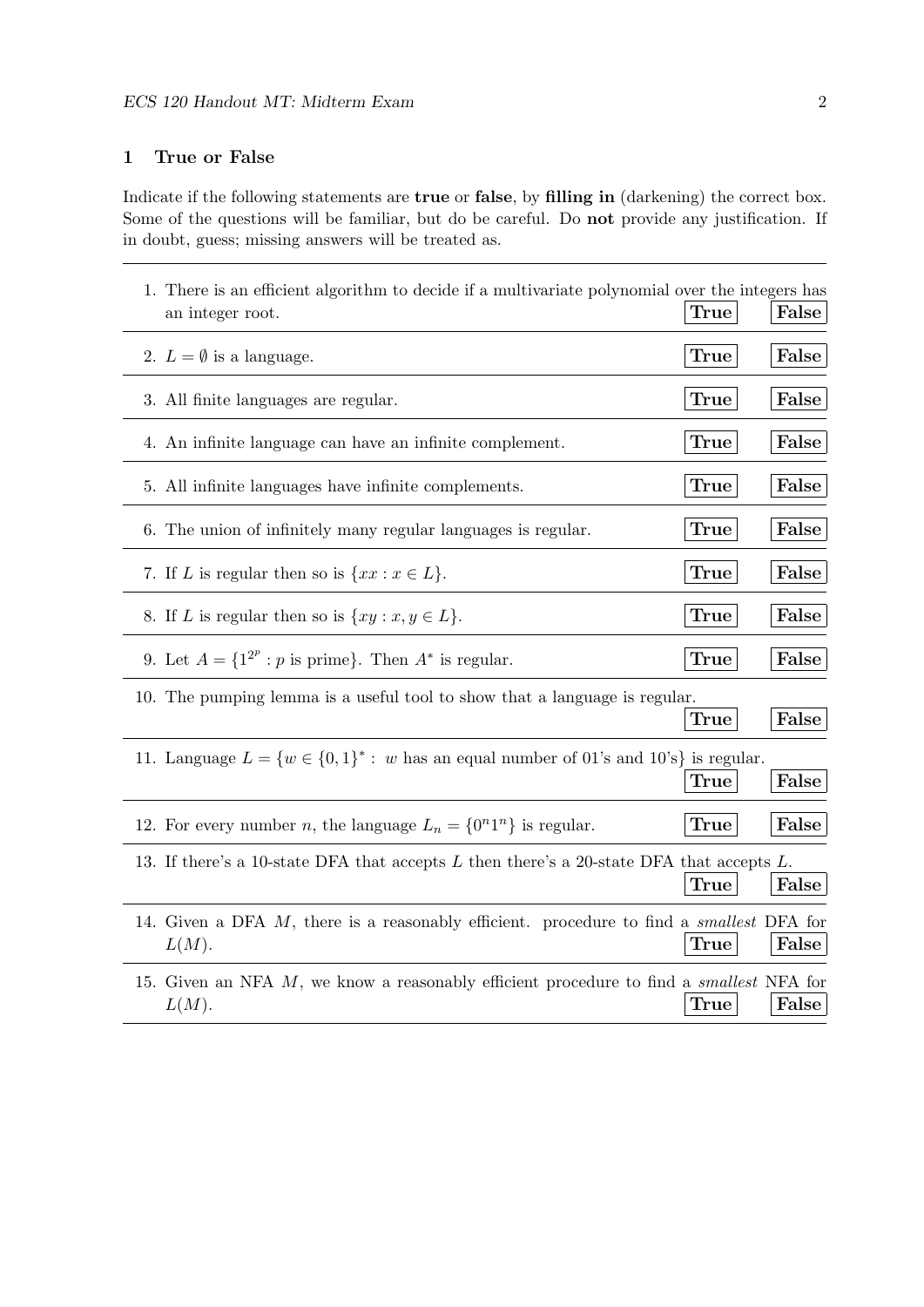| 16. If M is an NFA then $(L(M))^*$ can be accepted by an NFA.                                                                                                                                                                                       | True | False |
|-----------------------------------------------------------------------------------------------------------------------------------------------------------------------------------------------------------------------------------------------------|------|-------|
| 17. If $L^*$ is regular then L is regular.                                                                                                                                                                                                          | True | False |
| 18. If M is an NFA and there is one abb-labeled path from the start state to a final state,<br>and there is another abb-labeled path from the start state to a non-final state, then $M$ is<br><i>invalid</i> : it neither accepts nor rejects abb. | True | False |
| 19. If there's a 10-state NFA that accepts $L$ then there's a 100-state DFA that accepts $L$ .                                                                                                                                                      | True | False |
| 20. Given $h \colon \Sigma \to \{0,1\}^*$ , define $h(L) = \{h(a_1) \cdots h(a_n) : a_1 \cdots a_n \in L\}$ . Then $h(L)$ is regular<br>if $L$ is regular.                                                                                          | True | False |
| 21. If $L^*$ is context free then L is context free.                                                                                                                                                                                                | True | False |
| 22. All DFA-acceptable languages are context free.                                                                                                                                                                                                  | True | False |
| 23. You can always convert a PDA into an NFA for the same language.                                                                                                                                                                                 | True | False |
| 24. Every subset of a context free language is regular.                                                                                                                                                                                             | True | False |
| 25. There's a reasonably efficient procedure to decide if a string w is in the language of a CNF<br>$CFG$ $G$ .                                                                                                                                     | True | False |
| 26. If a CFG $G$ is in CNF, then $G$ is not ambiguous.                                                                                                                                                                                              | True | False |
| 27. Some PDAs need infinite-length descriptions, as the rules (productions) can be an arbitrary<br>subset of $V \times (V \cup \Sigma)^*$ .                                                                                                         | True | False |
| 28. The context-free languages are closed under union.                                                                                                                                                                                              | True | False |
| 29. The context-free languages are closed under complement.                                                                                                                                                                                         | True | False |
| 30. If A and B are regular then $\{xy \mid x \in A \text{ and } y \in B \text{ and }  x  =  y \}$ is context free.                                                                                                                                  | True | False |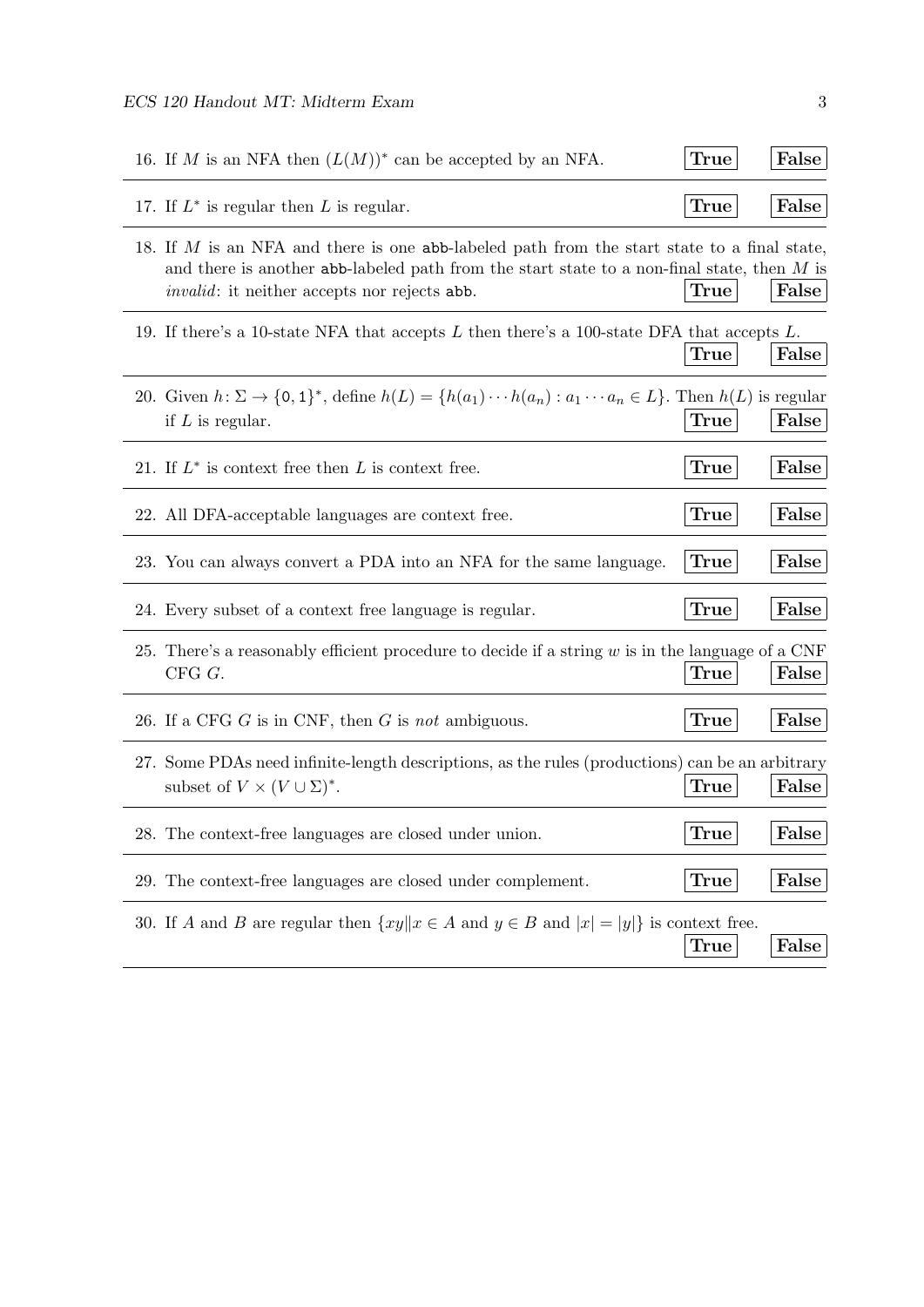## 2 Short Answer

1. Complete the following sentence, being mathematically precise and following the conventions of your text: A DFA is a five-tuple  $M = (Q, \Sigma, \delta, q_0, F)$  where Q is a finite set,  $\Sigma$ 

```
is an alphabet, q_0 \in Q, F \subseteq Q, and \delta is a function with domain and range
   .
```
- 2. Carefully explain what it means if I say: "the context-free languages are closed under intersection." Don't indicate if the statement is true or false—just provide a precise mathematical translation of the meaning of the claim.
- 3. List the first five strings, in lexicographic order, of the language

 $L = \{x \neq y : x, y \in \{0, 1\}^* \text{ are unequal strings}\}\$ 

Here " $\neq$ " is a formal symbol, just like 0 and 1. Assume that characters are ordered  $0 < 1 < \neq$ .

4. Sketch, briefly and informally, how a PDA for

$$
L = \{x \neq y : x, y \in \{0, 1\}^* \text{ are unequal strings}\}
$$

would work.

5. Give an example of a claim that we proved using the product construction. Don't prove the claim—just make a precise claim that was proven with the product construction.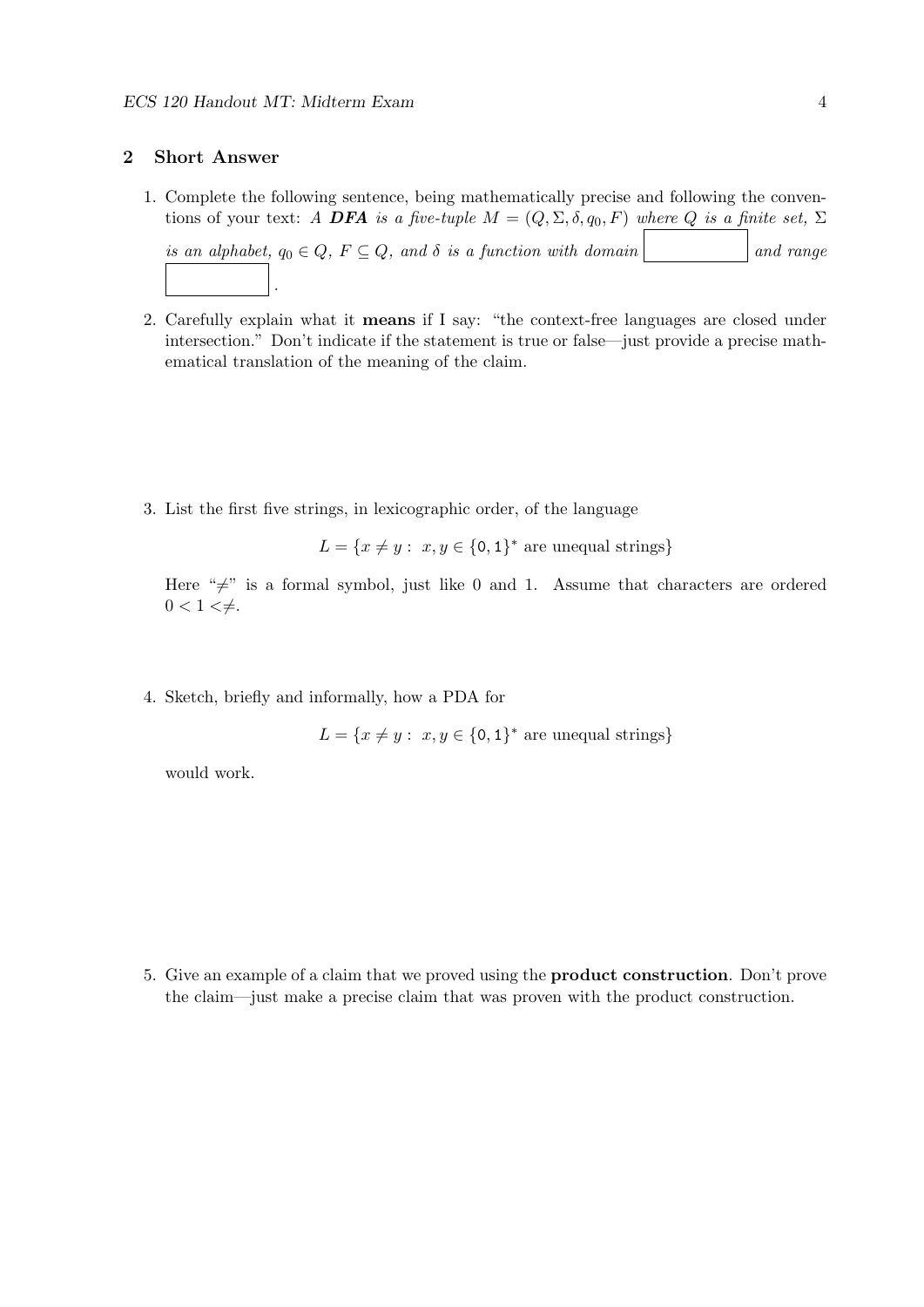6. Let  $M = (Q, \Sigma, \delta, q_0, F)$  be a DFA. In class and in the online notes we described an algorithm to minimize the number of states in a DFA for  $L(M)$ . The algorithm worked by defining an equivalence relation ∼ on pairs of states of Q. In particular, we said that

$$
p \sim q \text{ if for all } x \in \Sigma^*, \qquad \qquad \bigg| \ .
$$

You will wish to use the notation  $\delta^*(q, x)$ , as we did in class, to indicate the state you are in if you start in state  $q$  and consume the string  $x$ .

- 7. You are given the regular expression  $\alpha = (000)^* \cup (111)^*$ . Composing the constructions given in class and in your text (do not "simplify" anything), imagine converting  $\alpha$  into a **DFA** M for which  $L(M) = L(\alpha)$ . How many states will M have?
- 8. Specify a CFG for the language  $L = \{a^n b^m : m > n\}$ . Make your CFG as simple as possible.

- 9. Complete the definition, being precise with any quantifiers and not using any form of the word "ambiguous" in your definition:
	- A CFL  $L$  is *inherently ambiguous* if:
- 10. Carefully state the pumping lemma for context free languages. Don't use the word "pumps" and be careful with any quantifiers.